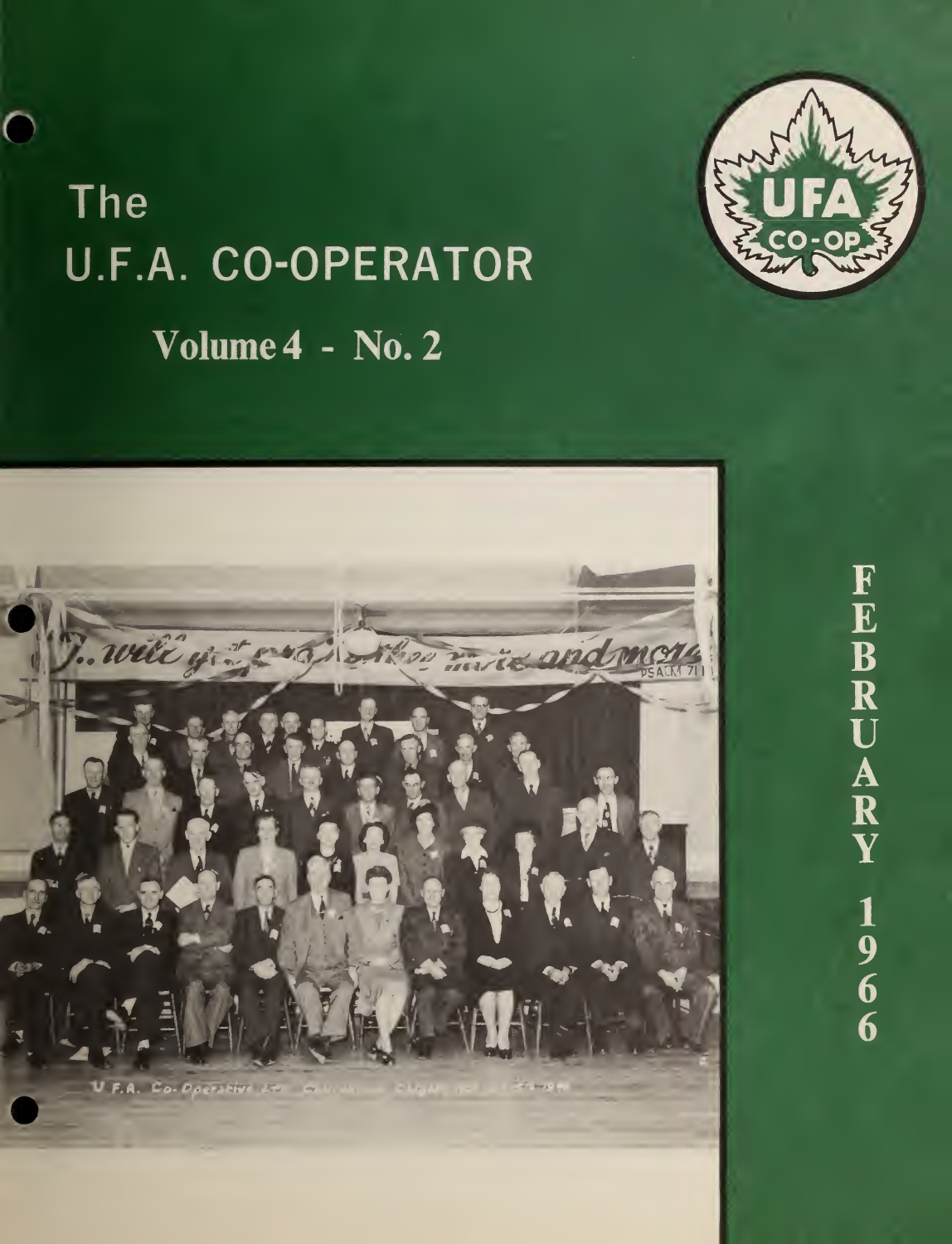COVER PICTURE U.F.A. Co-operative Annual Meeting, November, 1949. Mr. G. Sayle, third from left.



WESTVALE SCHOOL

#### GO WEST, YOUNG MAN

It was in the late 1920's when <sup>a</sup> tall young man expectantly walked on the land that was to be his homestead. He had recently left the Isle of Man where his father owned <sup>a</sup> sheep ranch. Our young Manx lad had travelled to the continent numerous times during his school holidays but coming to Canada, where he had paid ten dollars for a quarter section of land, was an untried adventure. At that time there were no bridges or roads in the Peace River country. The land he had just bought had considerable timber on it and the young man didn't have any machinery to help him clear it. Eager and determined to make <sup>a</sup> home for himself in this vast unsettled land, he would have to rely mainly on his two strong hands.

Four of the homesteaders worked together. They built a rude shack where they lived until they could help each other build homes. They started by clearing some of the timber off the land, and then they chopped, sawed and piled it into brush piles. They built rough culverts and roads — all worked harder than they ever had before. Finally, their dawn to dusk labors began to show results.

#### THERE'S NO PLACE LIKE HOME

Mr. George Sayle, President of the U.F.A. Co-op Ltd., was one of these homesteaders. There were times

when he and his co-workers were discouraged but they persevered until eventually a momentous day arrived. Mr. Sayle vividly remembers this particular day. That night he slept in his own cabin — the cabin which he and his friends had built.

Clearing a small bit of land at a time Mr. Sayle worked on resolutely. Eventually he was able to plant his first crop of oats and barley.

#### A SCHOOL IS NEEDED

Some of the homesteaders had married and the necessity of a school for their children was obvious. There was at this time no government grants for a school or teachers. This did not deter the homesteaders. Work bees were held by the settlers. Together they cut logs, hauled them to a small sawmill and worked at the mill in lieu of pay to have their logs made into lumber.

Westvale School was built — an example of self help and co-operation. This school was the centre for the 120 people of the community. Meetings and social gatherings were held there, and as a rule, the entire community attended each event. When the U.F.A. local met at the schoolhouse, the meetings were eagerly at tended by their enthusiastic members.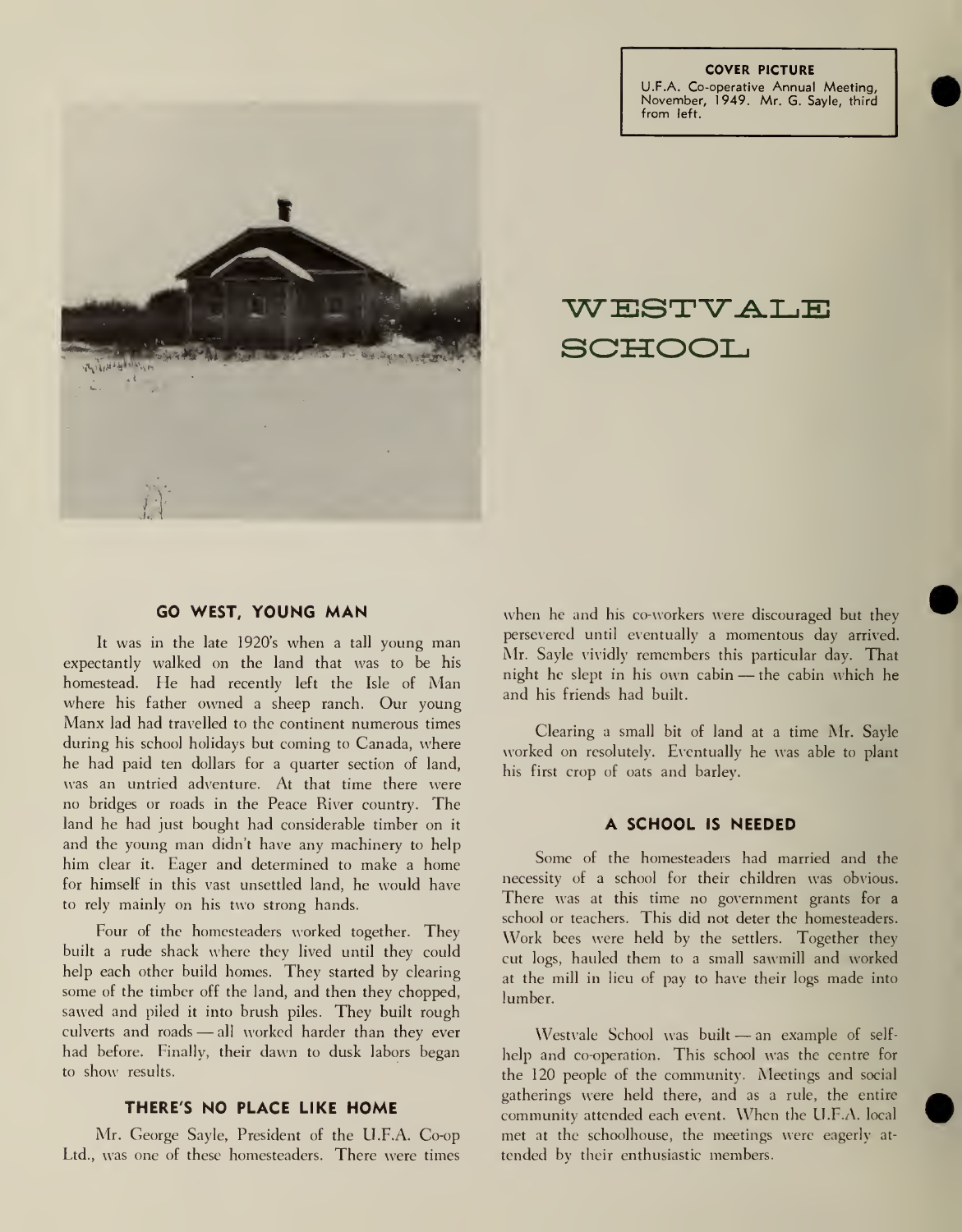

BOARD MEETING U.F.A. CO-OP

#### DELEGATE TO THE ANNUAL MEETING THE PRESIDENT TODAY

Every year a delegate from the local went to the Annual Meeting in Calgary where he joined several hundred delegates from all parts of Alberta. As a delegate, Mr. Sayle took his responsibilities seriously. He travelled many miles explaining U.F.A. — its aims and principles. He was very conscientious about keeping the members informed. A lot of the support given U.F.A. in the Peace River country can be attributed to the firm foundation that was laid by Mr. Sayle and men of his calibre.

#### THE FIRST BOARD OF U.F.A. CO-OP

In 1947, United Farmers of Alberta and the Al berta Farmers' Union amalgamated. Mr. Sayle was at this meeting. He became <sup>a</sup> director on the first board of U.F.A. Co-op Ltd. For many years he was president of the local F.U.A., on the Steering Committee of the F.U.A. and CD.A. at Grande Prairie and on the Boards of the Agricultural Society and the United Grain Growers.

He was instrumental in organizing the Bear Lake Rural Electrification Association and served as its presi dent. Since 1963 George Sayle has been President of the U.F.A. Co-op Ltd. It is an esteemed and responsible position.

The determination that helped the young man to clear his land has aided him in becoming a successful farmer. He is as conscientious about his duties as Presi dent of U.F.A. Co-op Ltd., as he was about conducting local meetings for many years. These qualities are augmented by his empathy and consideration for others. Mr. Sayle has dedicatedly worked for his beliefs and feels, "It is extremely important for farmers to pull to gether and speak in an unified voice. <sup>I</sup> know the farmer likes to think of himself as an individualist, but he does need help in marketing wheat and reducing the cost of farm production." Mr. Sayle believes U.F.A. Co-op and affiliated organizations have been and will continue to be <sup>a</sup> valuable help and to further these beliefs, he has devoted <sup>a</sup> great deal of his time and energy.

It's <sup>a</sup> privilege and a pleasure to be associated and work with Mr. George Sayle of Sexsmith, Alberta. U.F.A. Co-op is proud to have <sup>a</sup> man of his stature and dedication as its President.

Warren G. Harding: I know of no single movement that promises more help toward the permanent betterment of agriculture than the co-operative movement.

 $-1-$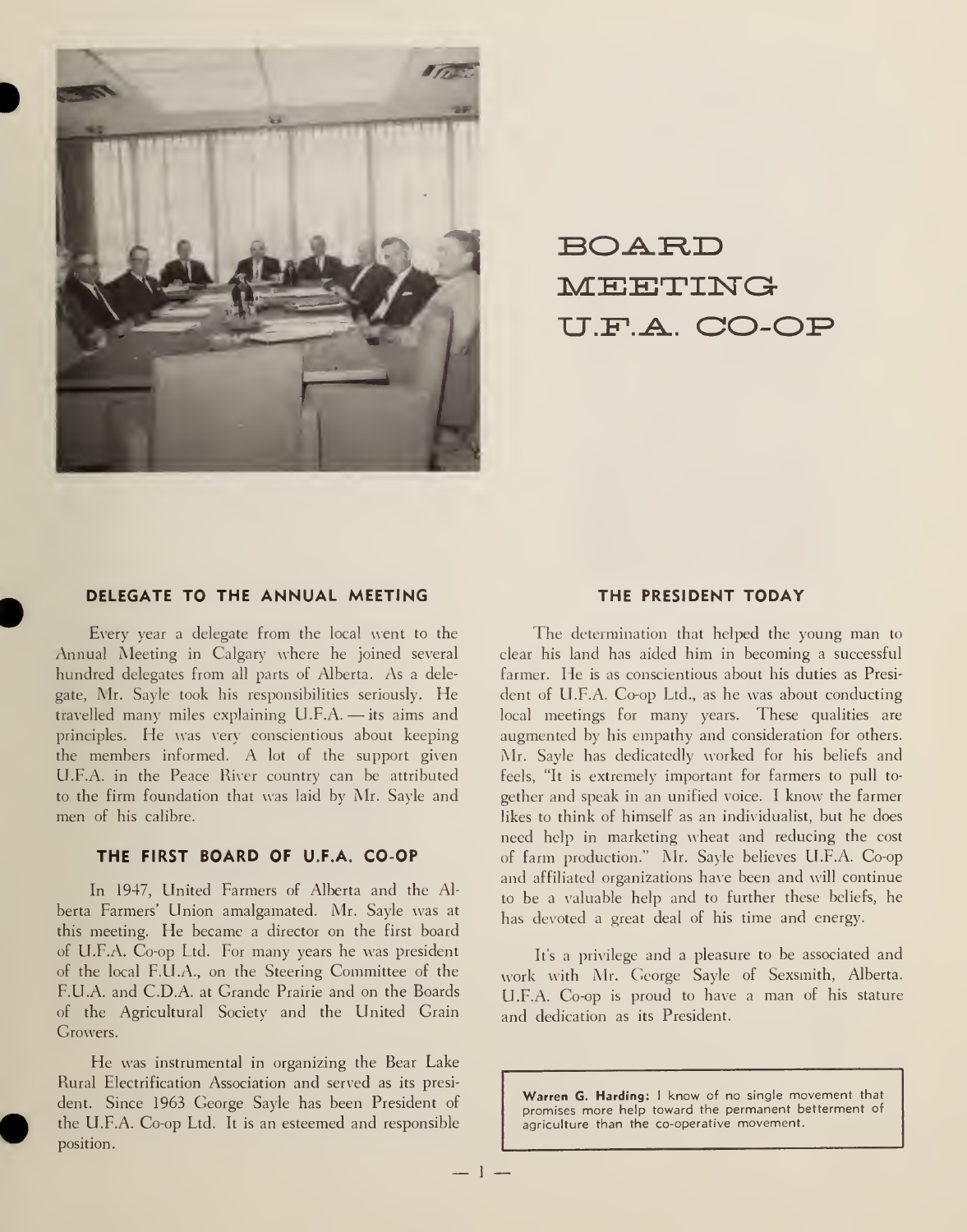### NEW APPOINTMENTS

Mr. R. B. WARD, TREASURER of UNITED FARMERS OF ALBERTA CO-OPERATIVE LTD., re cently made the following announcement: "With the rapid growth of our Organization, there is an increasing need for more informative reports to our Division Managers and an increasing urgency to study and improve our methods and procedures with a view to cutting our administrative costs."

Effective immediately, the following changes have been made in the Head Office Administrative Staff.



TIM VOLK Manager of Management Controls

Mr. Volk was born in Leader, Saskatchewan, and grew up on a nearby farm. His family moved to Taber,

#### HE KNEW ONE

The minister asked for anyone who knew <sup>a</sup> perfect per son to stand up. A meek looking fellow in the back stood. "Do you really know <sup>a</sup> perfect person?" the minister asked.

"Yes, sir, I do," answered the little man.

"Won't you please tell the congregation who this rare perfect person is?" pursued the minister.

"Yes, sir. It was my wife's first husband."

$$
\qquad \qquad \mathfrak{A}\qquad \qquad \mathfrak{A}\qquad \qquad
$$

#### NO USE

The little first-grader came home from his first day at school. "Ain't going to go to school tomorrow, Mom," he announced.

"Why not, dear?" his mother asked.

"Well, <sup>I</sup> can't read and <sup>I</sup> can't write, and the teacher won't let me talk, so what's the use?"

 $\qquad \qquad \qquad \qquad \hat{\mathbb{R}}$ 

"I certainly hope it doesn't rain today," one lady kangaroo remarked to another. "I just hate it when the children have to play inside."

Alberta, where he received his early schooling. Summer holidays were spent on farms in the Taber district. He later attended St. Mary's High School for Boys.

Mr. Volk articled with the firm of Munn, Richards, Yoemen and Co., Chartered Accountants.

In 1959, Mr. Volk came to U.F.A. Co-op as General Accountant, later being promoted to Chief Accountant. His new position is Manager of Management Controls.

Mr. Volk is <sup>a</sup> member of the Institute of Chartered .Accountants of Alberta, the Calgary Chartered Accountants Club and the Administrative Management Society.

He belongs to the St. Luke's Men's Club and the Triwood Community Club. He is interested in sports and politics.

Mr. Volk's background and experience well qualify him for the responsible position he has assumed at LI.F.A. Co-op Ltd.

#### ROMANCE

The only sport in which the animal that gets caught has to buy the license.



Passing through a military hospital during the war, a visitor saw <sup>a</sup> badly wounded Irish Guard. "When are you going to send this man home?" he inquired.

"He ain't going home, he's going up to the front again," an orderly informed him.

"Up to the front!" exclaimed the visitor. "That man is in terrible shape."

"Yes, sir. But he thinks he knows who done it.'



Dwight D. Eisenhower: Co-operation is the means by which free men solve problems or tackle jobs too big for the individual

 $-2-$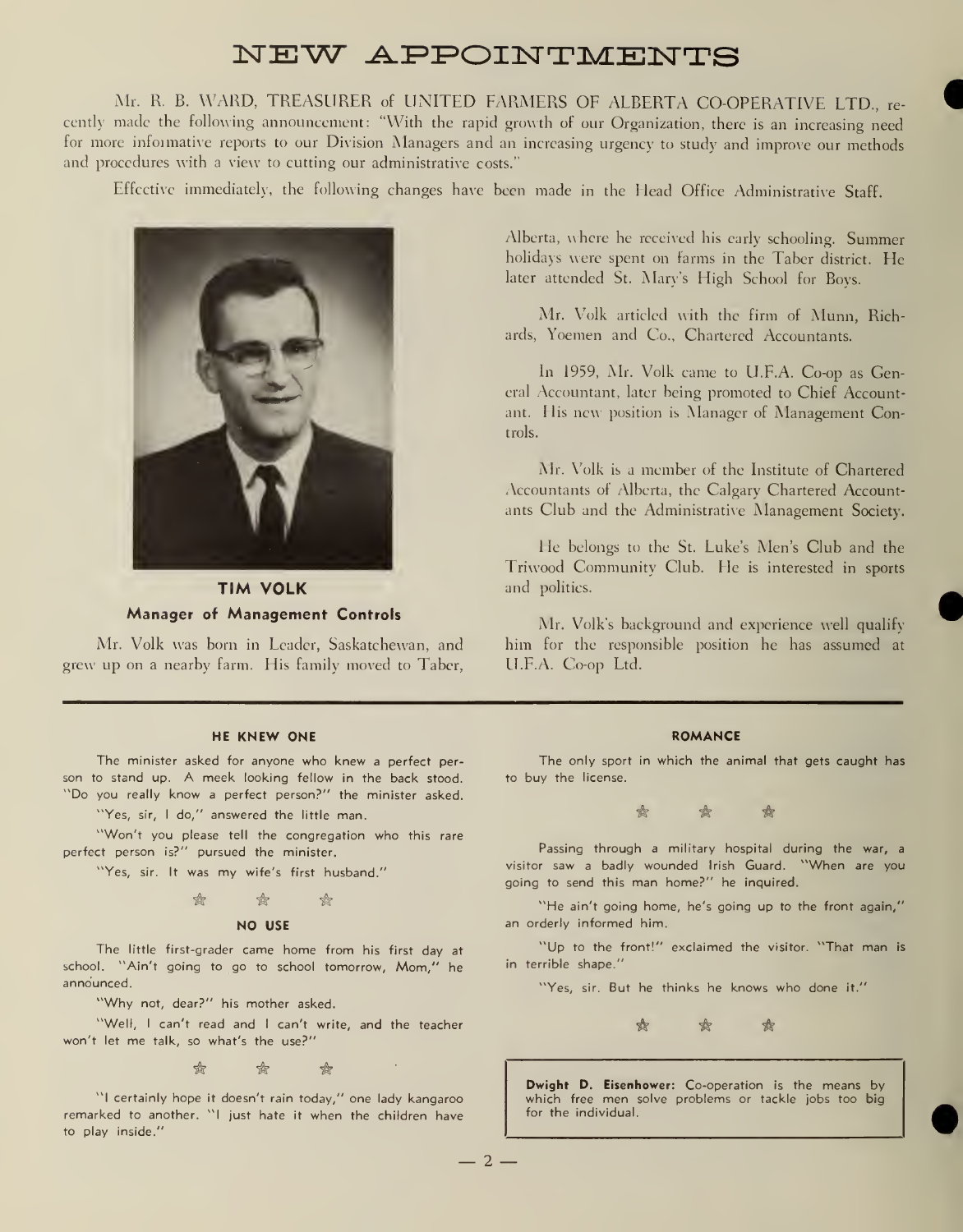

#### JOHN BARCLAY Assistant Accountant

John is <sup>a</sup> native Calgarian. He graduated from the University of Alberta with a Bachelor of Arts degree majoring in Philosophy.

John was previously associated with the auditing firm of Clarkson, Gordon and Co. as a General Accountant. He is now the Assistant Accountant at Head Office.

John enjoys skiing, curling, golf and is a sport car huff.



JOHN RENICK Assistant Credit Manager

John is originally from Cranbrook, B.C., where he received his schooling.

In I960 John joined our firm as a Credit Clerk and has been Senior Credit Clerk, Accounting Supervisor of the Farm Supply Accounting Department and now assumes the position of Assistant Credit Manager.

fohn is <sup>a</sup> member ot the Church of Jesus Christ of Latter-Day Saints and the Canadian Credit Institute.



N. JAMES JOHNSON Supervisor of the Farm Supply Accounting Department

Jim is from Penticton, B.C., where he received his schooling. His former employers were British-American Oil Co. where he was for over five years an Internal Auditor.

Jim, in his new position, is the Supervisor of the Farm Supply Accounting Department.

He has always had an avid interest in sports with emphasis on hockey and has coached the Bantam Hockey I eam.



W. BRIAN TAYLOR

#### Supervisor of the Dividend Department

Brian was born in Calgary where he received his early schooling. In high school he was a keen athlete and won <sup>a</sup> football scholarship to Boise College in Idaho.

He comes to us from H. M. Trimble where he was employed as an Accounting Supervisor. His new posi tion is Supervisor of the Dividend Department.

Brian has retained his interest in football, and referees hockey games and curls.

Special Note — The Co-operator keeps <sup>a</sup> promise. He's a bachelor, girls.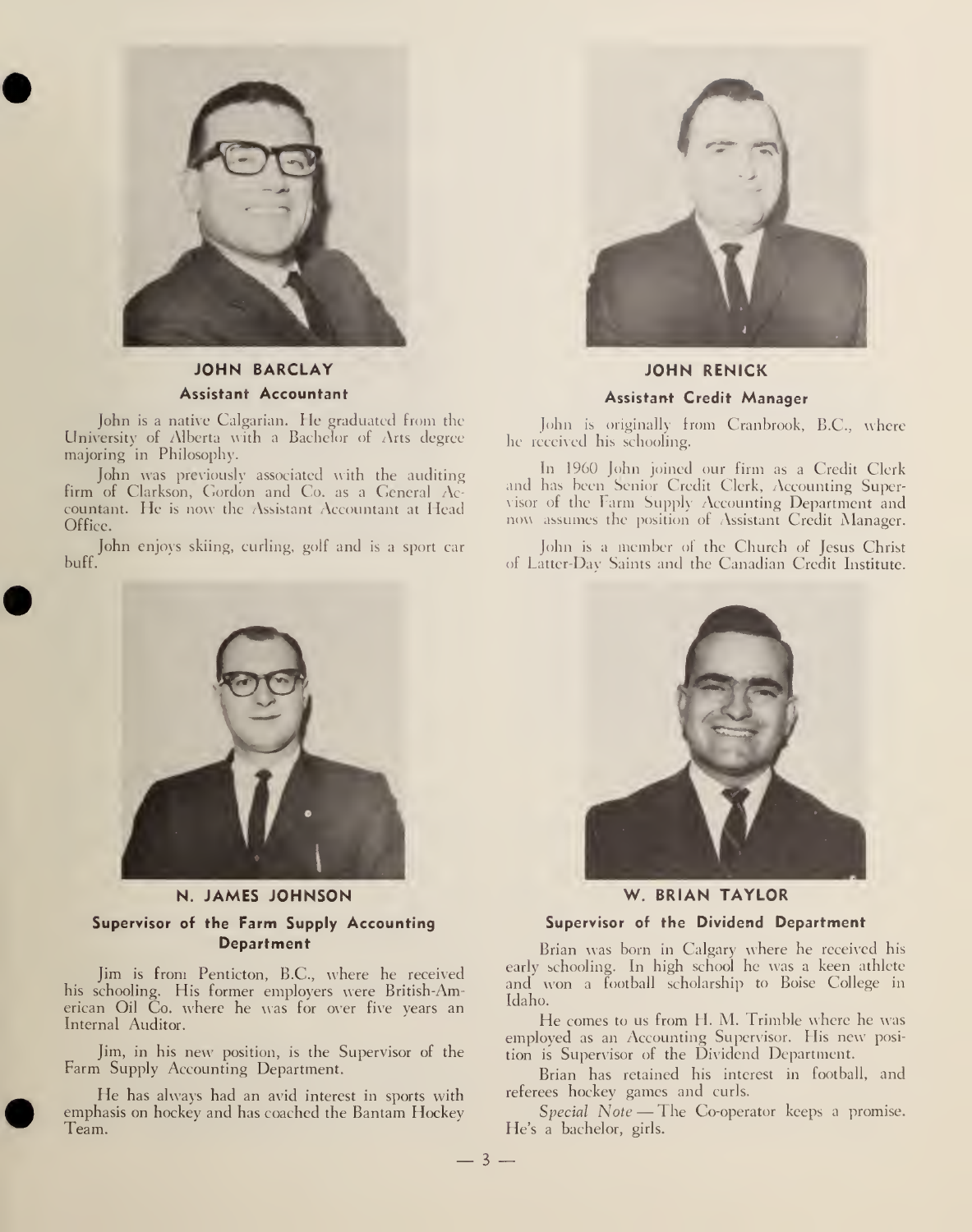#### HIGH LEVEL





DEL BONITA



MIKE PILLOTT, EDMONTON Warehouse Staff, manoeuvering newly arrived carload of plywood into place.

 $\mathbb{R}$  if  $\mathbb{R}$  if  $\mathbb{R}$ 

The DIVIDEND DEPARTMENT processed <sup>304</sup> membership applications for December.

 $\hat{r}$  if  $\hat{r}$ 

#### POEM???

If you are too old, Too young or too busy, Don't feel out in the cold, Don't get in a tizzy. Send us some news items, Pictures of you will do, Then we can make the Co-operator, More interesting for you.

 $\mathfrak{B}$  if  $\mathfrak{B}$  if  $\mathfrak{B}$ 

A brat is <sup>a</sup> child who acts like your own but belongs to the neighbor.

 $-4$ .



G. & O. TRUCKING LTD., owned and operated by STEVE and FRED GERUN and WALLY OLES-CHUK of Edmonton, do most of the trucking for the Edmonton branch and inter-branch Farm Supply car tage.

They travel about 70,000 miles per year for U.F.A. Co-op Ltd.

\* \* &

CONGRATULATIONS TO

TERRY ERASMUS, of our Dividend Department and JEFF STRATH on their recent engagement.

BERT DELANEY, newly appointed administrative supervisor at the GRANDE PRAIRIE Farm Supply, on his recent engagement to Miss DEANNA WOLD of La Glace.

JACK and PAULINE RATTEL of the CAM-ROSE FARM SUPPLY CENTRE on the birth of <sup>a</sup> baby girl, JACQUELENE ANN, born on January 22, 1966. This is real co-operation on the part of the proud parents as the baby arrived on her mother's birthday.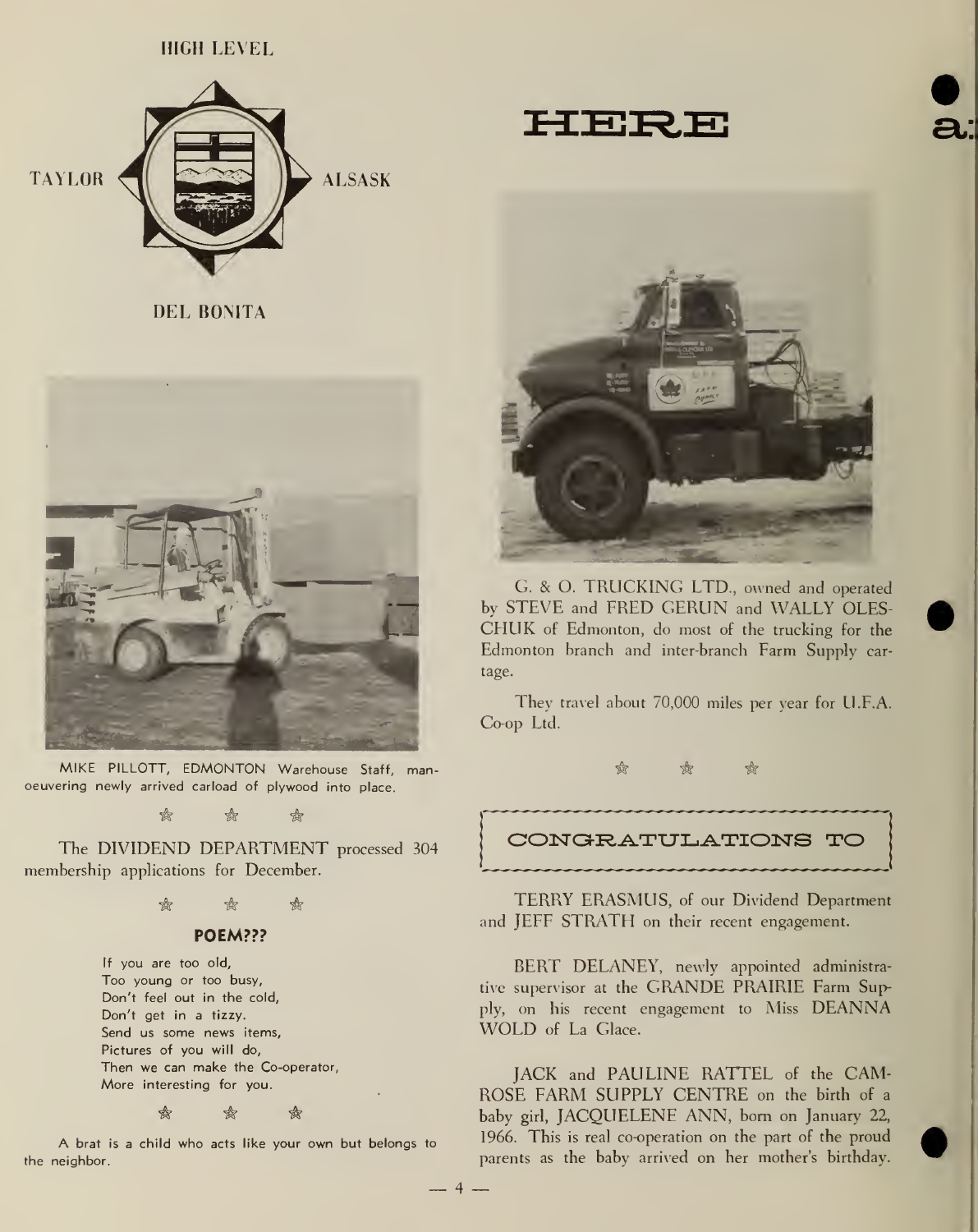



An outstanding combo was imported to provide the music at the EDMONTON Staff Association Christmas Party. (They were imported from the EDMONTON FARM SUPPLY CEN-TER.) The party was <sup>a</sup> wonderful success and a lot of credit must be given to the lively music provided by WALTER BULVA, STEVE KNOBBE, JERRY HUCK and JIM DAVIS.

#### ☆  $\frac{1}{2}$  $\frac{1}{2}$

#### PRINTING DEPARTMENT ANNOUNCES NEW EDITION

Bill and Allene Duimel are the proud parents of a son, Johannes Clark, born on January 21, 1966.

Allene was with the Data Processing Department for many years and Bill is our printer at Head Office.

> \*  $\frac{1}{2}$ ☆

#### WHAT'S SASKATCHEWAN GOT?

Congratulations to Sharon Kobernick of the Calgary Farm Supply Centre staff and Victor Pushie of Mayfair, Saskatchewan, on their recent engagement.

> \* ☆ 愈

Welcome to KATHERINE MARIE BORGESON, the very new little lady at the home of MERV and KARIEN BORGESON. Merv is <sup>a</sup> member of the Petroleum Accounting Department.



MIEK RIVER



#### ADAM BUTWILOFSKI NEW PETROLEUM AGENT AT EDBURG

Adam Butwilofski farmed at Unity, Saskatche wan, before coming west. From 1948-1960 he farmed at Edburg.

Adam is <sup>a</sup> member of the Elks Lodge and Curling Club. He is <sup>a</sup> keen sportsman and enjoys hunting, fishing, bowling and curling.

Adam recently became our petroleum agent at Edburg, and the rest of the team at U.F.A. Co-op wish him every success.

John F. Kennedy: Co-operative and mutual business has been a very important and constructive part of our free economy. Groups of people faced with common needs, invest their capital and organize their own co-operatives to meet these needs. This is self-help at its best.

 $-5-$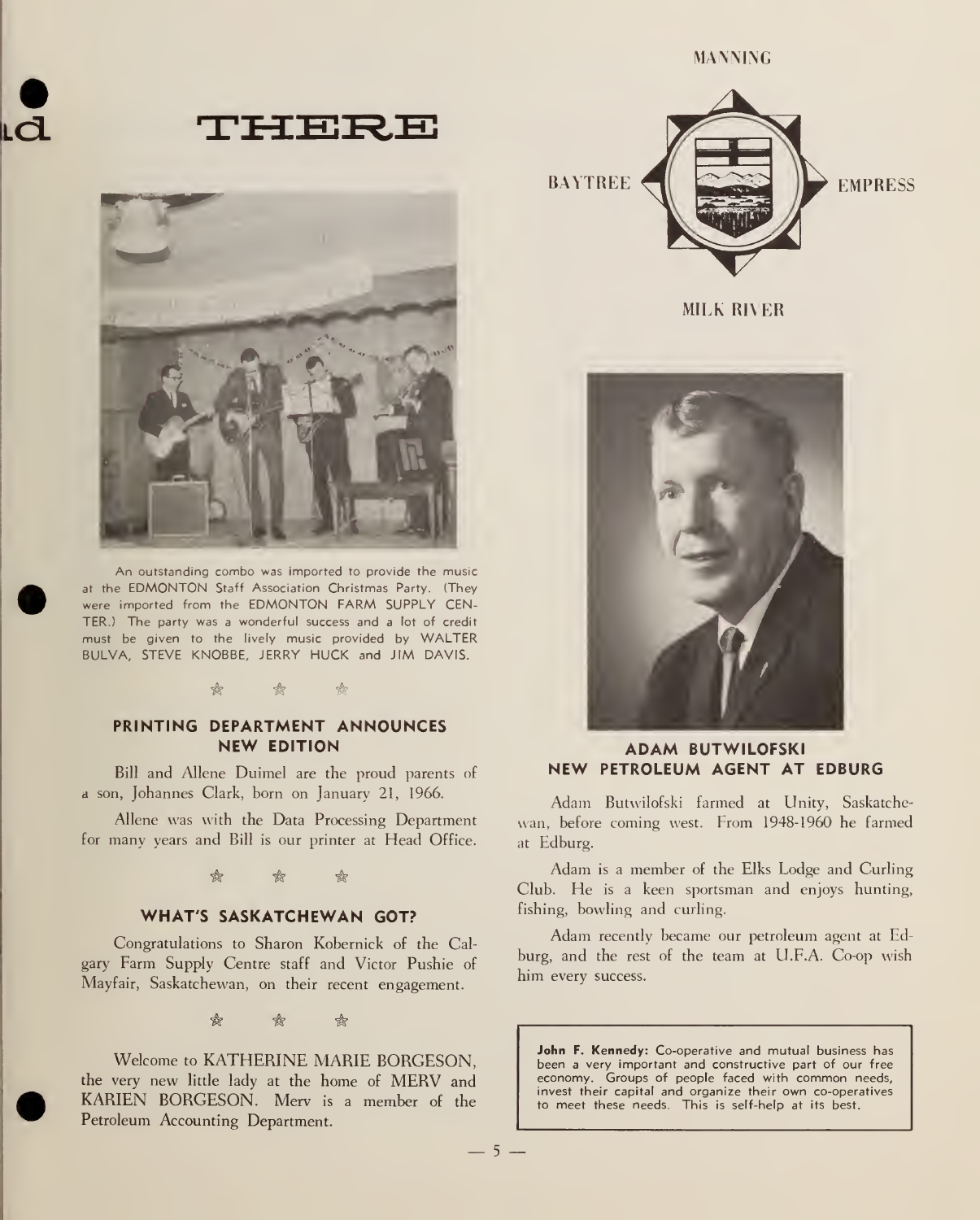Mr. W. D. Smith, Manager of the Farm Supply Division announces the following promotions



#### JOHN RATTEL, GRANDE PRAIRIE Administrative Supervisor

John was born in Camrose, Alberta. He grew up on his parents' farm and attended Bawlf High School.

John has worked as a Counter Salesman with the Farm Supply Division and in his new position is Administrative Supervisor for Grande Prairie.

He is <sup>a</sup> member of the Bawlf Curling Club, enjoys all outdoor sports and does woodwork as <sup>a</sup> hobby.

#### BILL MACDONALD, RED DEER

Bill has been Building Sales Representative at Edmonton, and will now be Building Department Supervisor for Red Deer.



GARY JENSEN, LETHBRIDGE Administrative Supervisor

Gary Jensen was born in Lethbridge, Alberta and received his education at Readymade and Coaldale, Alberta.

Previous to coming to U.F.A. Co-op as a counter salesman Gary lived with his parents on a farm in the Readymade district, south-east of Lethbridge.

Gary is an active member of the Lethbridge U.F.A. Co-op Staff Association and also is <sup>a</sup> member of the U.F.A. Co-op Credit Union.

#### KAICHI NISHIMURA, RED DEER

Kaichi has been Administrative Supervisor at Lethbridge and with his new appointment will be Assistant Manager at the Red Deer Farm Supply Centre.

## It's not easy to attain perfection These people did..

#### EMPLOYEES WITH PERFECT ATTENDANCE FOR 1965

Mervin Borgeson Barry Brown Walt Bulva Dennis Canning Bill Clark Bill Duimel Jackie Hardman Wayne Houcher

Gerald Huck Russell Jarvis Gene Krieger Rita Mayes Joe Miller Morley Mullin Kaichi Nishimura

 $-6 -$ 

Alice Paso John Rattell Gerda Rouk Ian Skogstad Bea Tompkins Marshall Ungar Harry Wood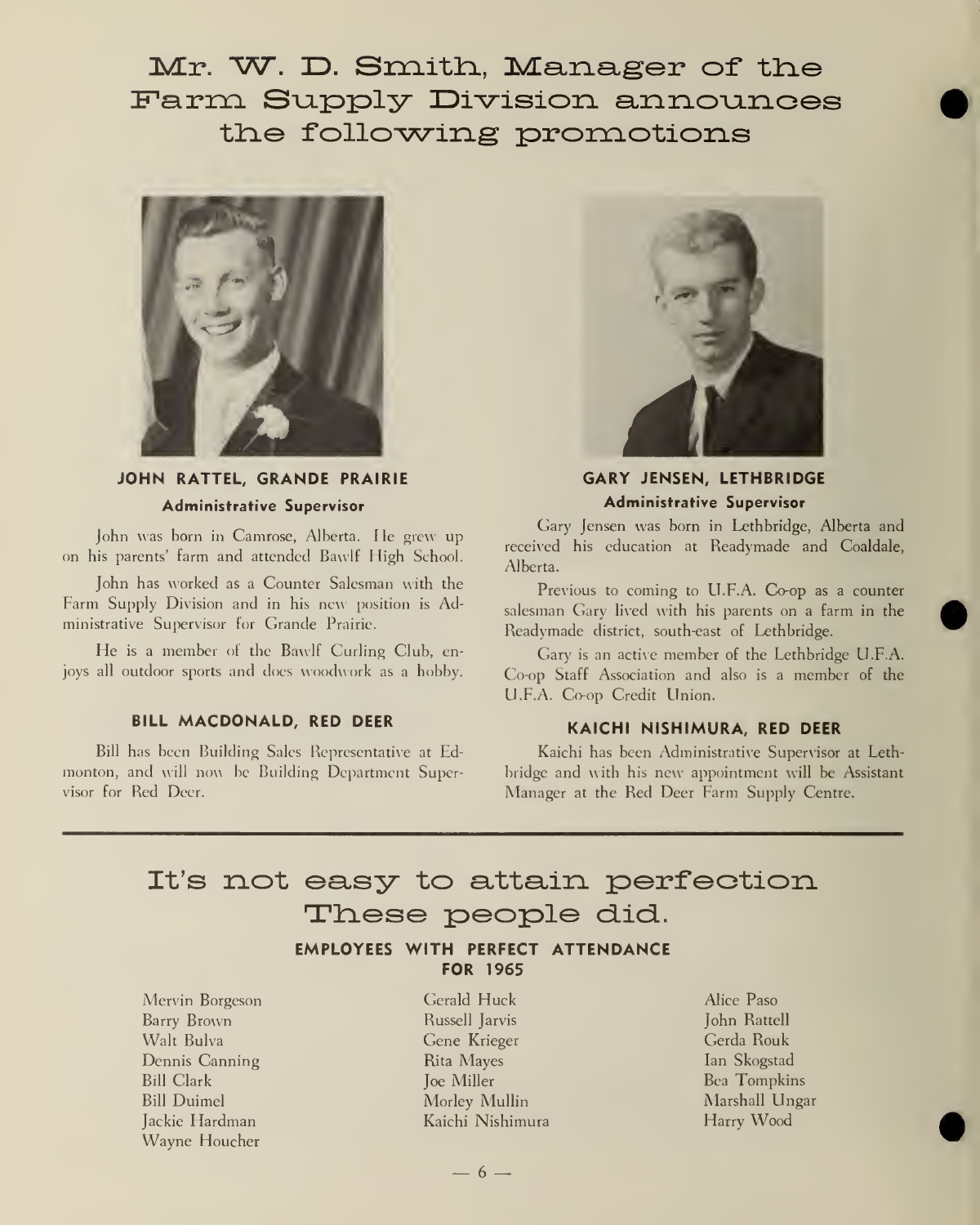### PEN HOUSE



A successful "Open House" was held in VEGREVILLE. On hand were, left to right: M. LUKENCHUK, Area Delegare; JERRY McKAY, Petroleum Supervisor; WALTER BULVA, Assistant Farm Supply Manager; GERRY HUCK, Building Sales Representative; ERNIE ZUBRISKI, Vegreville Petroleum Agent.



Another successful "Open House" at WAINWRIGHT. Shown, left to right: HARRY KOSHMAN, Vermilion Farm Supply Manager; GERRY HUCK, Building Department, Edmonton; E. N. ARTHUR, Wainwright Area Delegate; C. CHUR-CHILL, Petroleum Agent at Wainwright; ELMER JOHNSON, Area Director; BILL GARNETT, Vermilion Petroleum Agent; PAUL HLADY, Co-op Insurance Agent.

In evaluating the Agency Meeting Program conducted in the past years, the Delegates Educational Advisory Committee felt that <sup>a</sup> most successful part of each meeting was the coffee session. With this in mind, the Committee proposed developing <sup>a</sup> program geared to meet the farmers' needs in <sup>a</sup> way they seemed to prefer. The ideas were culminated into a program of informal 'Open House' to be conducted on an experimental basis at 37 locations in the province.

The Open House was held in the afternoon from 2 to <sup>5</sup> during which time members could come and visit with Petroleum, Farm Supply, Building or Information Service representatives who were in attendance. Each department also provided informative displays which were of interest to the farm members.

At a convenient time during the afternoon, the delegate gave a report on the Annual Meeting held in Calgary in November. We were also very fortunate in having one of the directors of our Company at most of the Open Houses.

Much interest was shown in this new concept of member contact and the attendance increase would indi cate the programs were well received.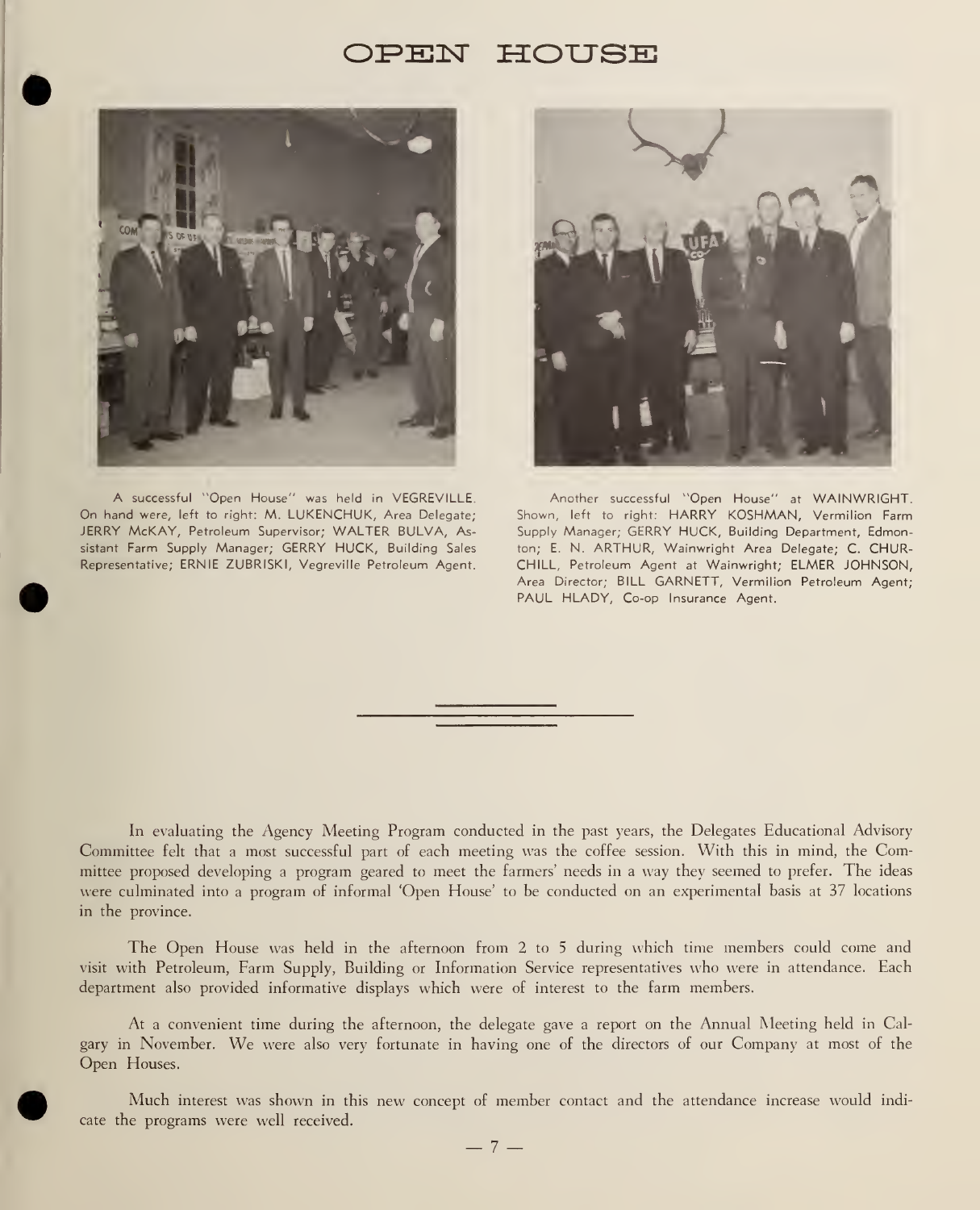#### GRANTS FOR AGRICULTURAL RESEARCH TAZ SAWADA

The Hon. Harry E. Strom, Minister of Agriculture, has announced that his department will establish a \$500,000 trust fund and provide an annual grant of from \$100,000 to \$200,000 for the expansion of agri cultural research at the University of Alberta.

The Alberta Department of Agriculture will match contributions from outside sources on a dollar for dollar basis up to \$200,000 <sup>a</sup> year. The trust fund will be operated by <sup>a</sup> board of trustees. The Deputy Minister of Agriculture will be the chairman and the Dean of Agriculture will be the secretary. Other members of the board will include representatives from the Alberta Federation of Agriculture, the Research Council of Alberta, industry and one or two farm organizations.

 $\hat{\mathscr{C}}$   $\hat{\mathscr{C}}$ 

#### GLAD TO HAVE YOU ON BOARD

We would like to welcome the following to the staff of U.F.A. Co-op Ltd.: BRIAN TAYLOR — Dividend Department COLIN SPENCER — Credit Department NORMA LINKLETTER — Building Department JIM JOHNSON — Farm Supply Accounting

NAOMI ELLIS — Crande Prairie Farm Supply.

# \* \*

The Brown family were just sitting down to midday repast when Mrs. Brown noticed the Smith family coming up the lane. "Oh dear," said the lady of the house, "here comes company and <sup>I</sup> bet they haven't eaten yet."

"Quick," replied Mr. Brown, "everybody out on the porch with toothpicks."

-k -k \*

Most cars have four speeds:

Fast, Faster, Fastest, and "Dearly beloved, we are gathered here today."

•& -k A

A woman went into <sup>a</sup> photographer's studio and asked him to enlarge a picture of her late husband. She gave explicit instructions, and concluded with, "And, for goodness sake, take off that awful-looking hat!"

The photographer considered for <sup>a</sup> moment, then commented, "Hmmm, <sup>I</sup> think <sup>I</sup> can do that. What color hair did he have, and what side did he part it on?"

The woman thought <sup>a</sup> bit, then smiled and said, "I can't quite remember, but when you take off his hat you can see for yourself."



#### SERVICE MILESTONE

Our smiling Taz was recently presented with a lovely pin and certificate commemorating her ten years with U.F.A. Co-op Ltd.

Taz was born on <sup>a</sup> farm near Raymond, Alberta, attended Rosemary School and the Southern Alberta Institute of Technology where she took a course in Clothing and Design. After graduation, she taught sewing for the Singer Sewing Company.

On January 23, 1956, Taz joined U.F.A. Co-op. She started in the Dividend Department, and has worked in the Petroleum, and the Financial Accounting Departments. Our busy girl is now in the Head Office Posting Room.

Taz has an avid interest in learning. She has taken <sup>a</sup> programming course with I.B.M. and is now taking Accounting Two at Mount Royal College.

It's to be expected someone like Taz takes on added responsibility in the office. She has been secre tary of the Calgary Staff Association, Credit Union Secretary from 1961-64 and is now on the Welfare Committee and the Credit Committee.

Her hobbies are curling and sewing her own lovely clothes.

Congratulations, Taz, on your 10 years Service Award. It's a pleasure to be one of your co-workers.

& & &

Mike: "What's that in your shirt pocket?"

Pat: (whispering) "It's dynamite. It's for Casey. Everytime he meets me he slaps me on the chest and breaks me pipe. Next time he does it, he'll blow his hand off."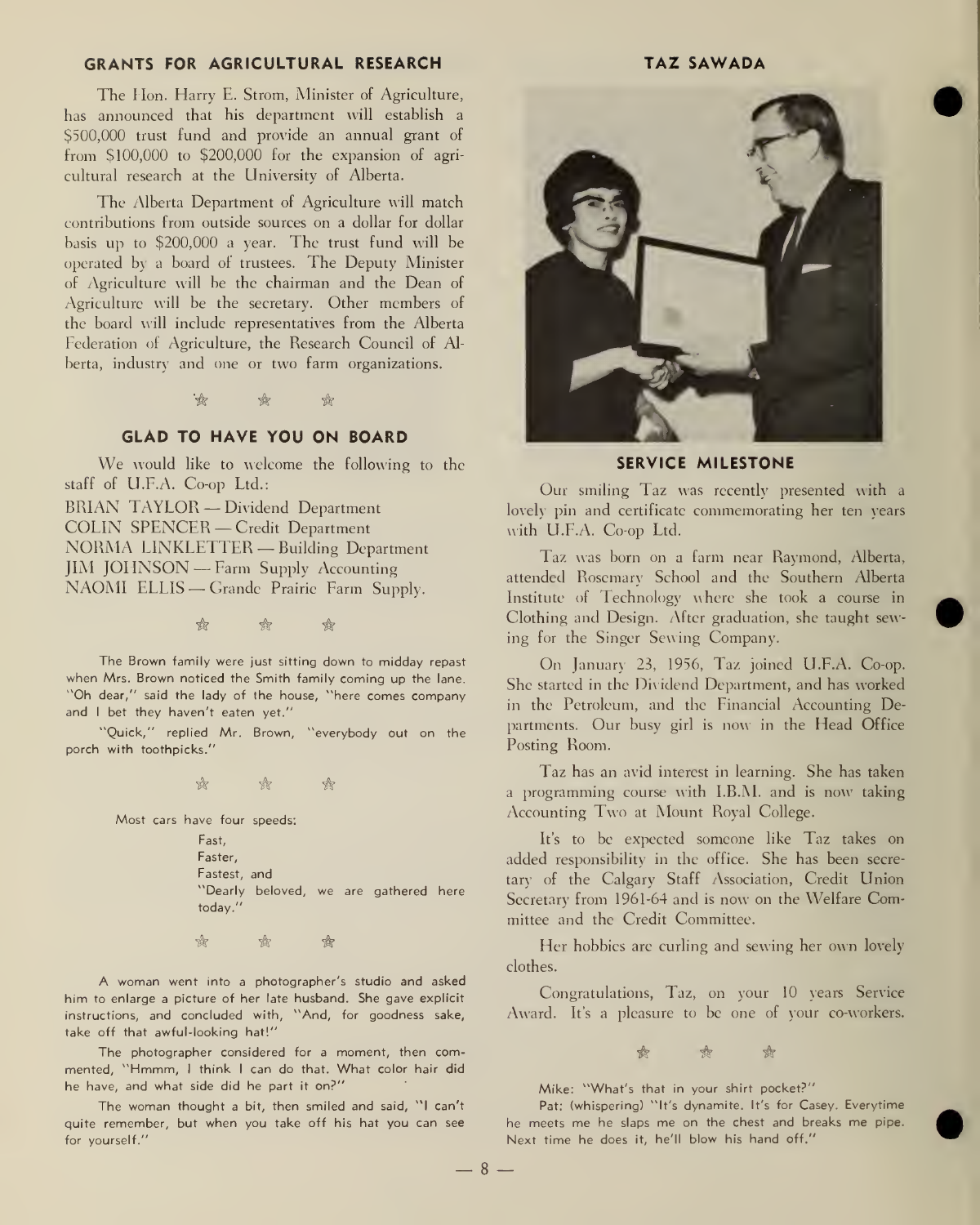## AGENCY ADVISORY COMMITTEE WORKSHOP

Mr. Elmer Reimer of the Information Service Department, in collaboration with the Petroleum Division will be conducting a series of workshops with some of the Agency Advisory Committees.

The two hour workshop will cover the following points:

- (1) Duties and responsibilities of Committee members.
- (2) U.F.A. Co-op history, control and organization.
- (3) Petroleum Division of U.F.A. Co-op.
- (4) Our agency.

The sessions will be conducted during the afternoon from 2:00 p.m. to 4:00 p.m. There will be time allo cated for questions and discussion periods.

#### TENTATIVE SCHEDULE FOR AGENCY ADVISORY COMMITTEE WORKSHOP

| January     | 31             | Monday    | Iron Springs  |
|-------------|----------------|-----------|---------------|
| February    | - 1            | Tuesday   | Pincher Creek |
| February    | $\overline{2}$ | Wednesday | Milk River    |
| February    | 3              | Thursday  | Bow Island    |
| February    | 4              | Friday    | Arrowwood     |
| February    | 7              | Monday    | Westlock      |
| February    | 8              | Tuesday   | Athabasca     |
| February    | 9              | Wednesday | Neerlandia    |
| February 10 |                | Thursday  | Thorsby       |
| February 11 |                | Friday    | Buck Lake     |
| March       | 14             | Monday    | Ponoka        |
| March       | 15             | Tuesday   | Smoky Lake    |
| March       | 16             | Wednesday | Marwayne      |
| March       | 17             | Thursday  | Innisfree     |
| March       | 18             | Friday    | Lamont        |
| March       | 24             | Thursday  | High River    |
| March       | 25             | Friday    | Blackie       |
| March       | 28             | Monday    | Rumsey        |
| March       | 29             | Tuesday   | Edberg        |
| March       | 30             | Wednesday | Strome        |
| March       | 31             | Thursday  | Bawlf         |
| April       | I              | Friday    | Drumheller    |
| April       | 5              | Tuesday   | Grimshaw      |
| April       | 6              | Wednesday | Valleyview    |
|             |                |           |               |

Franklin D. Roosevelt: The weavers of Rochdale who founded modern co-operative enterprise balanced independence with interdependence, self-interest with good will, and action with foresight. The co-operative movement belongs to no one nation but has its roots in the traditions of all democratic peoples. <sup>I</sup> look forward with confidence to the contribution that co-operative organizations will make to the years that lie ahead.